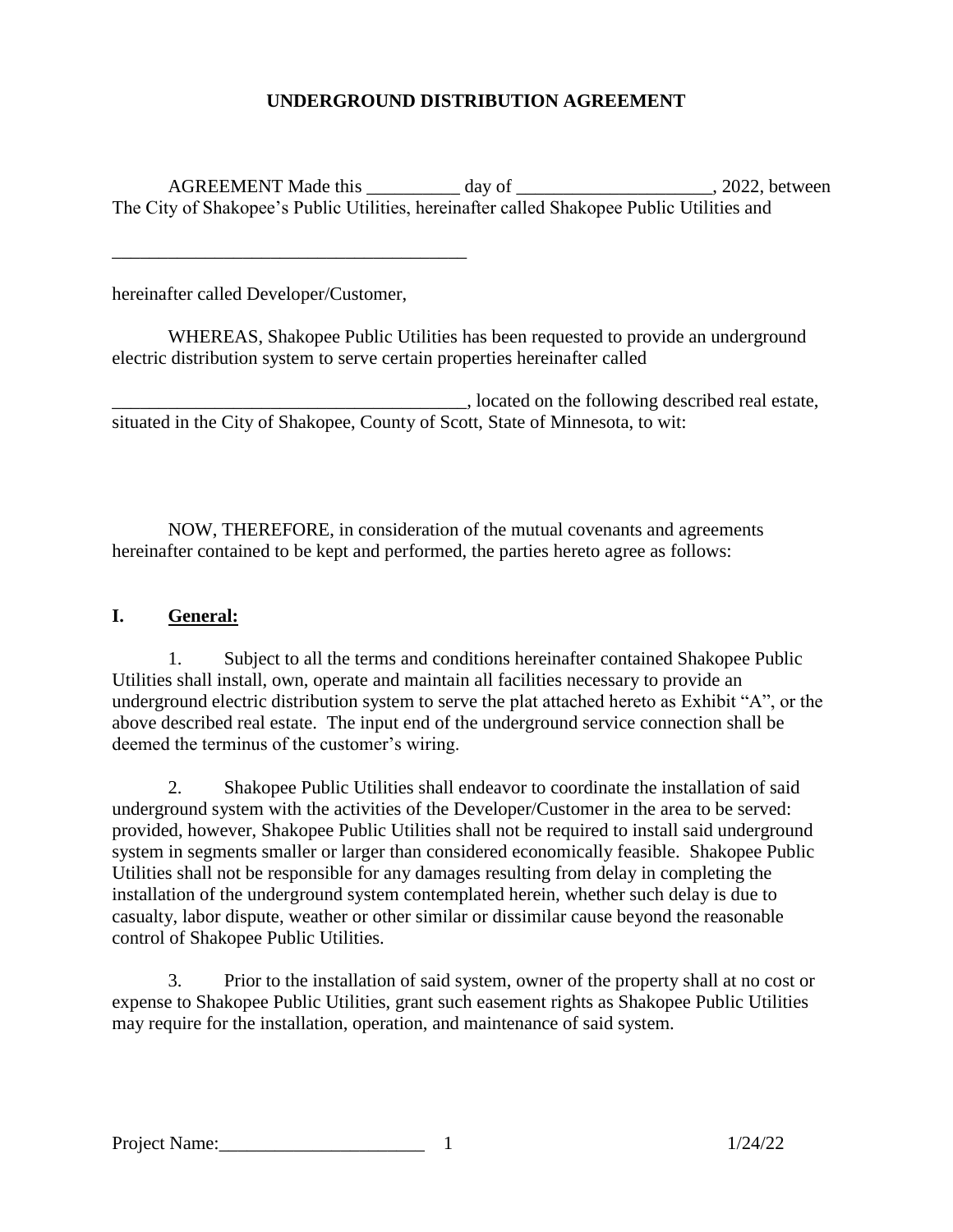4. Prior to the time the installation of any segment of said underground system is commenced by Shakopee Public Utilities, Developer/Customer shall establish grades in the easement strip which shall not be above, or more than 6 inches below, the finished grade. Before trenching operations are started by Shakopee Public Utilities:

> (a) The route of said underground system shall be accessible to Shakopee Public Utilities equipment, and

(b) All obstructions shall be removed from such route by Developer/Customer at no cost or expense to Shakopee Public Utilities, and

(c) Marker stakes at lot corners shall be placed by Developer/Customer at intervals designated by Shakopee Public Utilities, and

(d) No street lights shall be installed until streets are to grade and staked, and curb work is complete.

5. Shakopee Public Utilities will make final connections of its facilities to the terminus (as defined in Paragraph 1 hereof) of each customer's wiring.

6. In consideration of Shakopee Public Utilities installing and owning the underground system as described in Paragraph 1, Developer/Customer agrees to pay to Shakopee Public Utilities, on or before the completion of said installation, at such time as the actual cost can be determined, in cash, a sum equal to 75% of the total materials cost (this percentage figure represents the Utilities' estimated cost differential between the cost of an overhead distribution system as opposed to the cost of an underground distribution system), plus any and all permit fees associated with said installation of utilities within public right of way and easements.

(a) Should completion of said installation occur following the approval and adoption of the new calendar year utility construction rate(s) and/or fee(s) by Shakopee Public Utilities Commission, the Developer/Customer shall be charged the new rate(s) and/or fee(s) as adopted for the new calendar year, regardless of the rate(s) and/or fee(s) in effect upon entering 'AGREEMENT made this [ ] day of [ ] , [ ]' as defined herein.

(b) Prior to the Shakopee Public Utilities entering in to a contract for the installation of such underground distribution system, the Developer/Customer will deposit cash with Shakopee Public Utilities in the amount of 75% of the total materials cost, as estimated, to assure performance.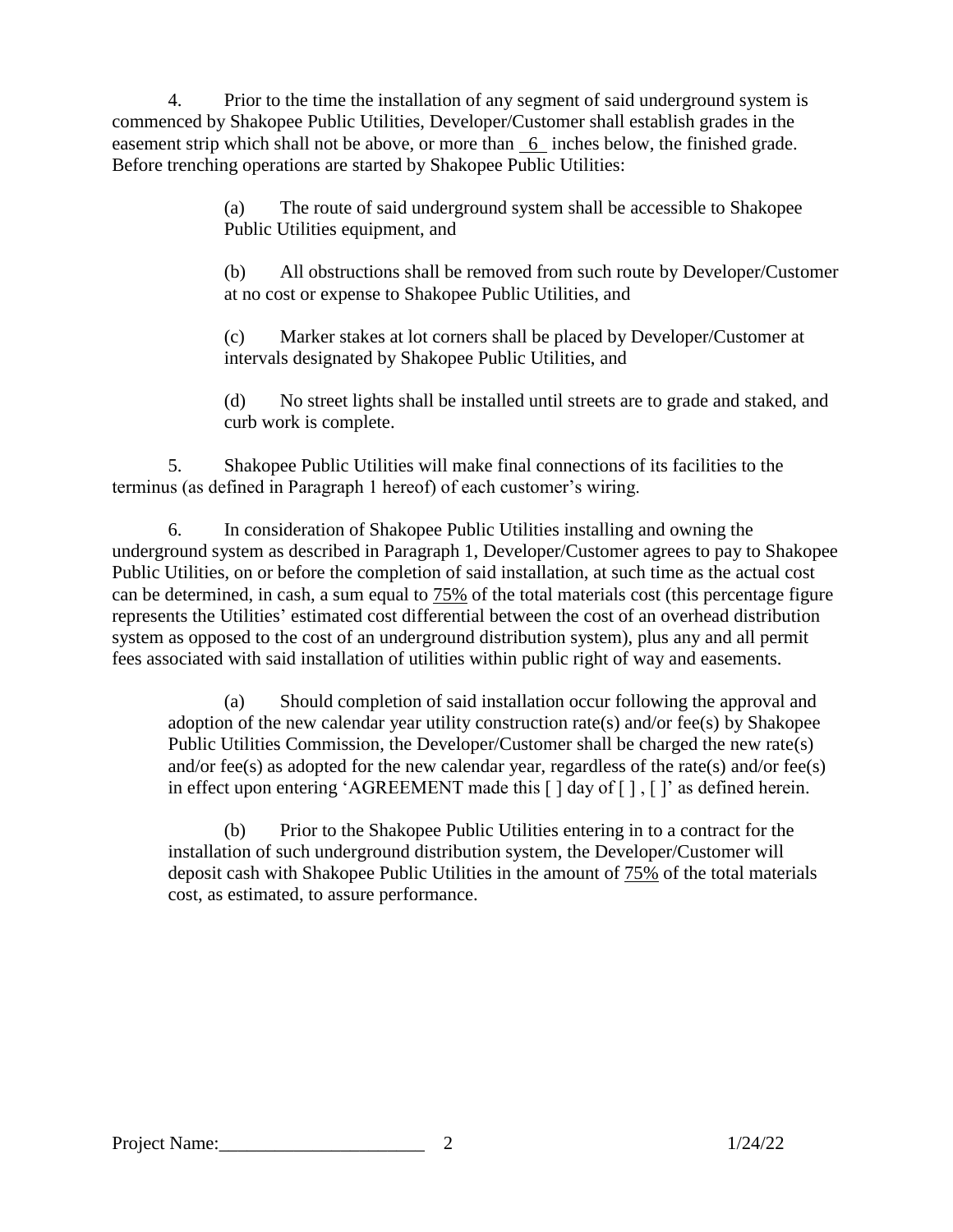(c) At such time as the final cost is determined, adjustments shall be made so that the cost to the Developer/Customer will be 75% of the total materials cost. Hence upon receipt of a bill documenting final costs, the Developer/Customer shall pay Shakopee Public Utilities such amount by which 75% of actual materials cost exceeds the Developer's/Customer's deposit(s), plus such additional amount to cover any unpaid costs described in Section I, Paragraphs 7, 8, 9 and 10 below. Should the amount of the bill documenting final costs for the total of  $75\%$  of actual material costs plus any costs described in Section I, Paragraphs 7, 8, 9 and 10 below exceed such amount that the Developer/Customer deposited, Shakopee Public Utilities will refund to the Developer/Customer the deposited funds in excess of the bill final costs amount. No interest will be paid on any such deposit(s).

7. Street lighting shall be installed in type and number as defined per the current Shakopee Public Utilities Street Lighting Specifications and as defined per the current City of Shakopee Street Lighting Policy in effect at the time of installation. The approximate cost will be as listed below, per light, to cover costs of purchasing, installation, operation, and maintenance of such installed street lighting.

| \$1,530.00 | On Local Streets                                                                                          |
|------------|-----------------------------------------------------------------------------------------------------------|
| \$3,200.00 | On Collector Streets without Group Control                                                                |
|            | $\frac{1}{3}$ ,850.00 / \$4,980.00   On Collector Streets with Group Control / with Breakaway Pole & Base |

Developer/Customer shall deposit \$\_\_\_\_\_\_\_\_\_\_\_\_\_\_with Shakopee Public Utilities to assure performance.

8. Developer/Customer shall be subject to additional winter construction charges herein defined by Shakopee Public Utilities as: an additional cost of up to \$6.00 per trench foot for underground facilities installed between October 15 and April 15 and as: all additional fees and/or costs assessed to Shakopee Public Utilities by the Joint-Trenching Contractor(s) for underground facilities, should the use of a joint trenching contractor be mandated by the City of Shakopee, according to said contractor's assessment of winter construction charges. The mandatory use of said Joint-Trenching Contractor(s) does not negate, nor include, the additional winter construction charge to be paid to Shakopee Public Utilities at the rate of up to \$6.00 per trench foot.

(a) A Joint-Trenching Contractor's monetary determination of additional winter construction costs, whether assessed to the Developer/Customer either directly via said contractor or indirectly through Shakopee Public Utilities, is not defined nor controlled nor influenced by Shakopee Public Utilities. Said additional costs are the sole determination of said Joint-Trenching Contractor. If said costs are assessed to the Developer/Customer through Shakopee Public Utilities, said costs are invoiced, without adjustment, to the Developer/Customer by Shakopee Public Utilities.

(b) Developer/Customer shall deposit with Shakopee Public Utilities an amount to cover such winter construction charge based on the estimated frost that exists for the installation site. Final determination of whether sufficient frost exists, and to what extent it affects the cost of installation up to the amount defined in Section I, Paragraph 8, will be made by the Shakopee Public Utilities Electric Superintendent.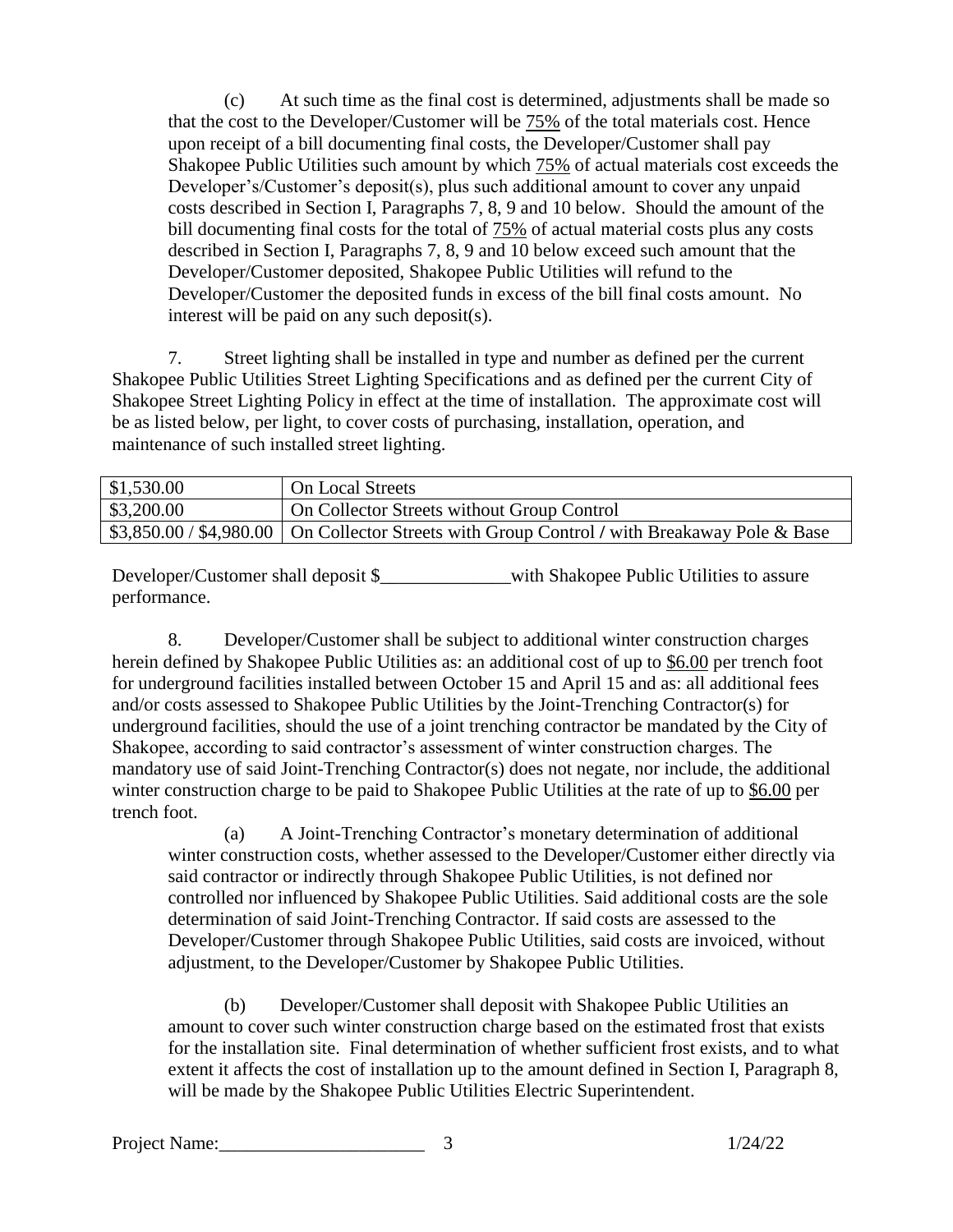9. Developer/Customer shall pay all additional installation costs incurred by Shakopee Public Utilities because of, but not limited to, the following reasons: (a) delays caused by Developer/Customer, (b) soil conditions that impair the installation of underground facilities, such as rock formations, (c) paving of streets, alleys, parking lots, or other areas prior to the installation of the underground facilities, or (d) unique characteristics, as defined by Shakopee Public Utilities, that cause the installation costs to exceed an amount justified by the expected load.

10. Developer/Customer shall pay the cost of any subsequent relocations or rearrangement of any portion of Shakopee Public Utilities underground facilities made to (a) accommodate the Developer/Customer needs or (b) because Developer/Customer alters the final grade or because the grade was found to be inaccurate or incorrect.

11. This agreement shall be in lieu of any other provision of Shakopee Public Utilities which may pertain to the payment of excess costs associated with the installation of underground service.

12. Developer/Customer shall not assign this agreement without written consent of the Shakopee Public Utilities Commission.

13. All wiring beyond the service connection shall be the responsibility of the Developer/Customer.

## **II Underground Distribution, Residential Not Including Apartment Buildings:**

1. All of the terms of Section I (General) shall apply, with the exception that the underground fee shall be \$723.00 per lot in single-family and twin home developments and \$414.00 per living unit in multi-family developments, not including apartment buildings, in lieu of the underground fee of 75% of material cost, as detailed in Section I, Paragraph 6.

2. The service connection shall be located at a point on the property line designated by Shakopee Public Utilities.

## **III Underground Distribution, Non-Residential Including Apartment Buildings:**

1. All of the terms of Section I (General) shall apply, with the exception that the Developer's responsibilities shall extend only as far as described in Section III, Paragraph 2, and that the Customer's, or Owner of a particular piece of property, responsibility shall be for that portion as described in Section III, Paragraph 3.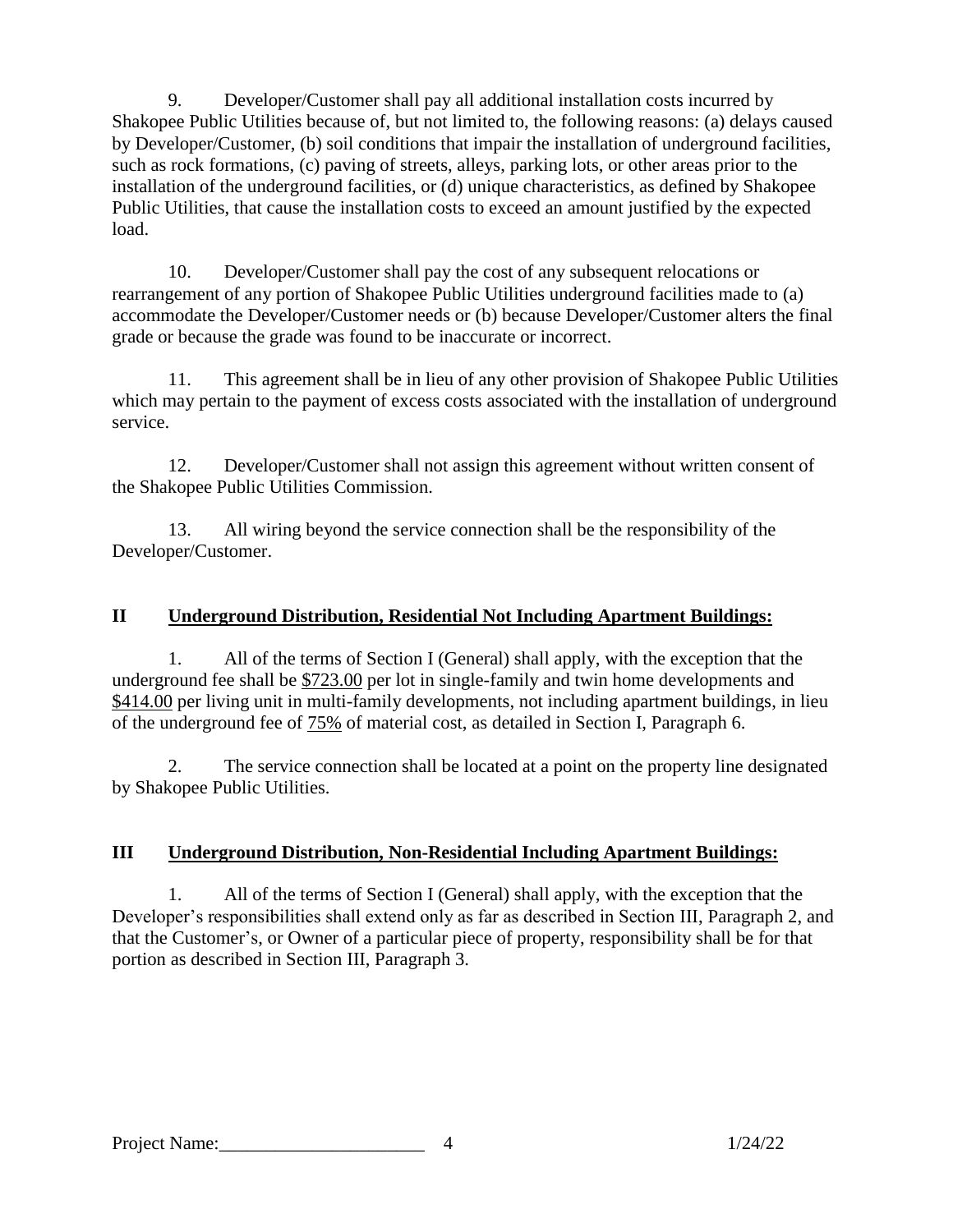2. The responsibility of the Developer starts at the first point at which the new underground distribution system connects to the existing distribution system (overhead or underground), extends through the point on the property line at which the Shakopee Public Utilities determines to make the service entry point to each particular piece of property, and ends at the second point at which the new underground distribution system connects to the existing distribution system (overhead or underground). This responsibility includes all equipment up to, and including, any pad mount switch, termination cabinet, and necessary connecting modules to which terminations are connected.

3. The responsibility of the Customer, or Owner of each particular piece of property, starts with the point on the property line at which the Shakopee Public Utilities determines to make the service entry point to that particular piece of property, extends through the underground service connection which shall be deemed to be the secondary terminals of the transformer, and ends at the point on the property line at which Shakopee Public Utilities determines to make the service exit point. This responsibility includes all terminations, protective devices, and other equipment installed for said Customer's service.

4. For single parcels with large KW demand loads, the Customer may be required to enter into a separate minimum monthly demand purchase agreement. The term 'large' is defined herein to be by Shakopee Public Utilities as either:

(a) those KW demand loads requiring a single transformer larger than 1,500 KVA capacity, **OR**

(b) those KW demand loads requiring multiple transformers with a combined capacity larger than 1,500 KVA, **and** those KW demand loads with either a secondary voltage service at 480 volts, three phase, or with a primary voltage service at 13.8 KV or 12.47 KV, three phase

The terms of said separate minimum monthly demand purchase agreement shall include:

(i) A minimum monthly demand charge equal to 50% of the transformer nameplate KVA capacity, or equivalent for primary service, multiplied by the minimum required power factor of 90%, multiplied by Shakopee Public Utilities' current demand rate in \$/KW i.e. (0.50 x transformer nameplate KVA x 0.90 x \$/KW). The minimum monthly demand charge shall be billed and paid each month such that the Customer's normal billing demand, based on usage, is less than the calculated minimum monthly demand charge for a minimum period of time, typically to be 60 months.

(ii) Customer provided financial security to assure payment of the charges described in (i), which shall be in the form of a cash deposit, a certified bond, or an irrevocable letter of credit, equal in value to an amount determined to be 'the minimum monthly demand charge', as calculated in (i) and multiplied by a factor of twelve months.

(iii) The financial security described in (ii) shall remain in force and on deposit with the Shakopee Public Utilities for the duration of said agreement.

Project Name: 2012 22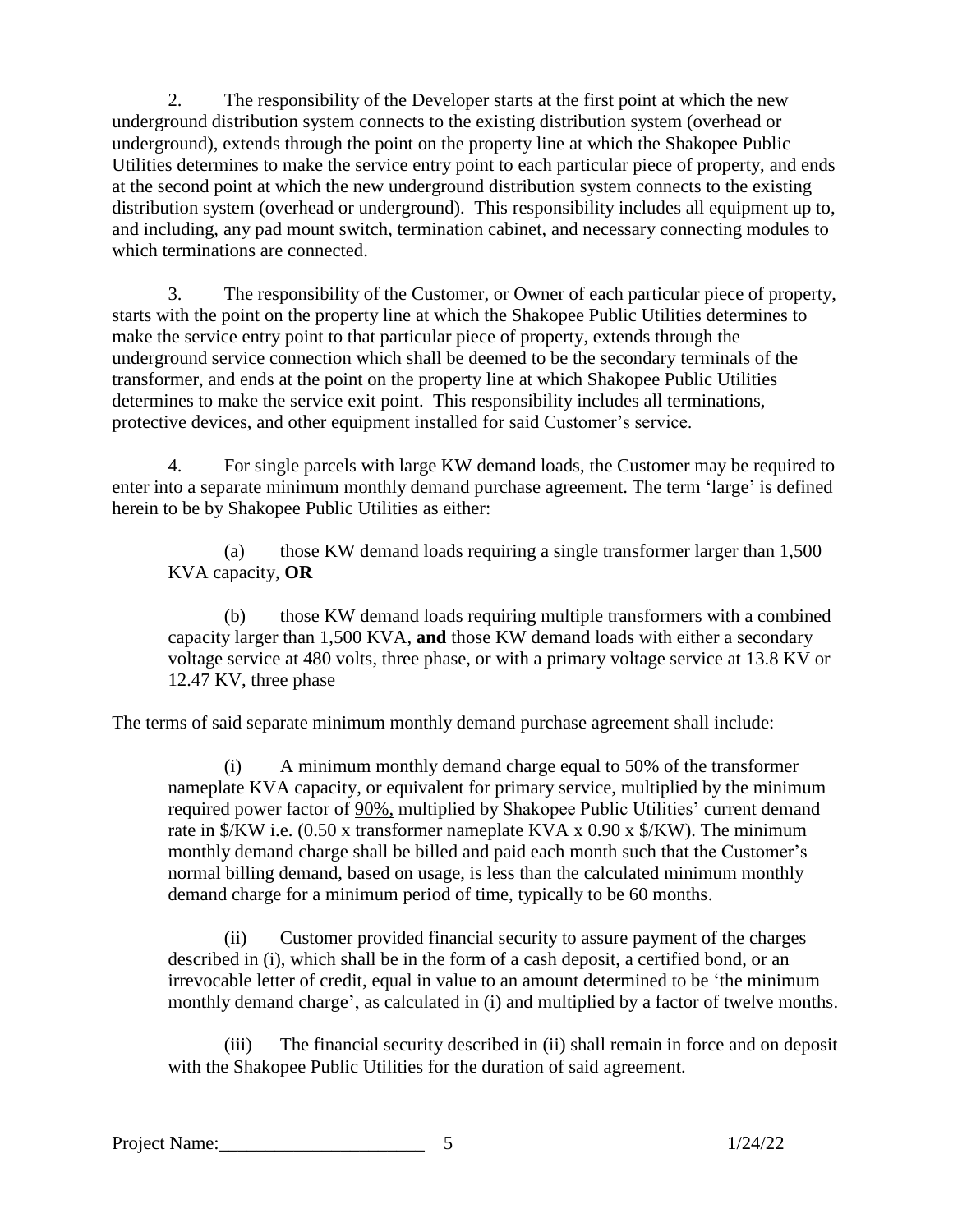The following are provided **EXAMPLES** of "Minimum Monthly Demand Charge Purchase Agreement" for 'Large KW Demand Loads' as defined in Section III, Paragraph 4.

| 2 examples using          | 2,500 KVA capacity | 2,000 KVA capacity |
|---------------------------|--------------------|--------------------|
| 2021 demand rate          | $x\,0.50$          | $x\,0.50$          |
| of \$9.50/KW              | 1,250 KVA          | 1,000 KVA          |
|                           | x 0.90             | x 0.90             |
|                           | 1,125 KW           | 900 KW             |
|                           | x \$9.50/KW        | x \$9.50/KW        |
| <b>Example Minimum</b>    |                    |                    |
| monthly demand<br>charges | \$10,687.50        | \$8,550.00         |
| <b>Example Required</b>   | \$10,687.50        | \$8,550.00         |
| <b>Financial Security</b> | x 12               | x 12               |
| Amounts                   | \$128,250          | \$102,600          |